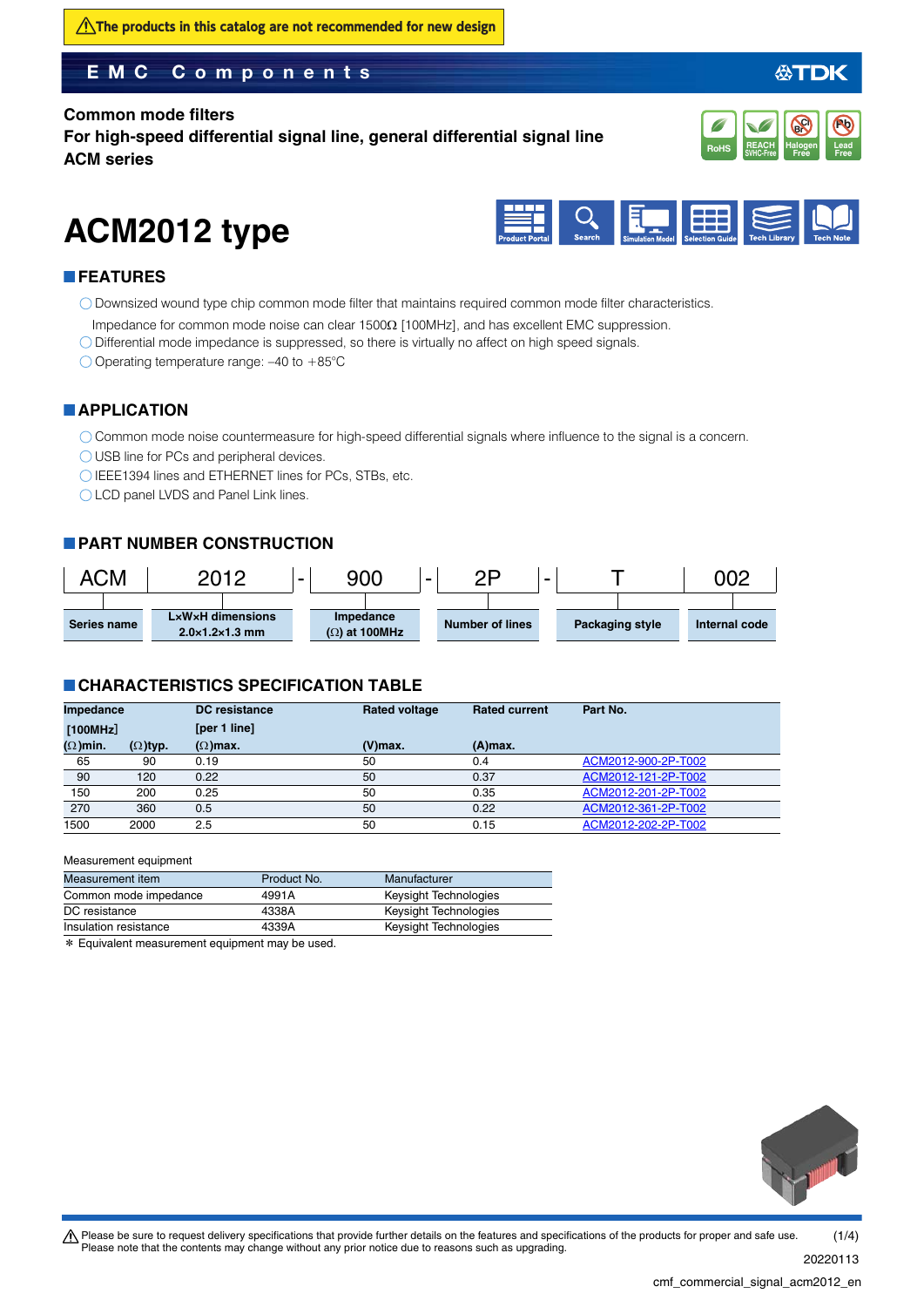**EMC Components**

# **ACM2012 type**

#### **IMPEDANCE VS. FREQUENCY CHARACTERISTICS**



Measurement equipment

| Product No. | Manufacturer          |  |  |
|-------------|-----------------------|--|--|
| 4991A       | Keysight Technologies |  |  |
|             |                       |  |  |

\* Equivalent measurement equipment may be used.

Please be sure to request delivery specifications that provide further details on the features and specifications of the products for proper and safe use.<br>Please note that the contents may change without any prior notice d 20220113 (2/4)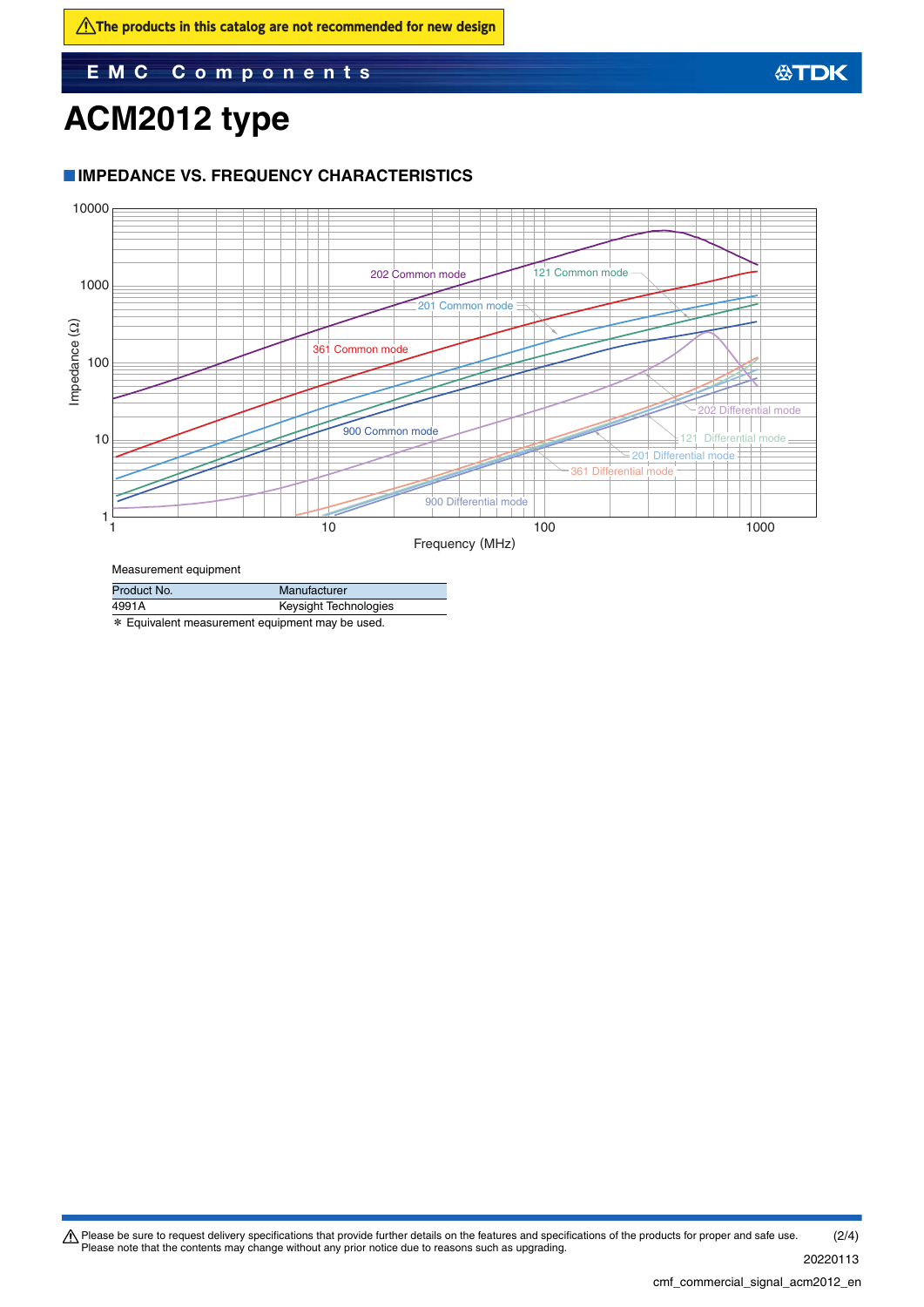**EMC Components**

# **ACM2012 type**

#### **SHAPE & DIMENSIONS**



#### **RECOMMENDED LAND PATTERN**



Dimensions in mm

#### **CIRCUIT DIAGRAM**



#### **RECOMMENDED REFLOW PROFILE**



### **REEL DIMENSIONS**  $2.0 + 0.5$  $60 + 1/-0$  $\frac{61}{100}$ <br> $\frac{3+1}{-0}$ <br> $\frac{13 \pm 1.4}{-1}$ <br> $\frac{13 \pm 1.4}{-1}$ ø13.0±0.2  $9+1/-0$ (ø21) 13±1.4 ø180+0/–3

Dimensions in mm

#### **TAPE DIMENSIONS**

**PACKAGING STYLE** 



Dimensions in mm





Dimensions in mm

#### **PACKAGE QUANTITY**

|--|

#### **TEMPERATURE RANGE, INDIVIDUAL WEIGHT**

| <b>Operating</b>  | <b>Storage</b>     | <b>Individual</b> |
|-------------------|--------------------|-------------------|
| temperature range | temperature range* | weight            |
| $-40$ to +85 °C   | $-40$ to +85 °C    | 10 <sub>mg</sub>  |

\* The storage temperature range is for after the assembly.

**公TDK** 

Please be sure to request delivery specifications that provide further details on the features and specifications of the products for proper and safe use.<br>Please note that the contents may change without any prior notice d (3/4)